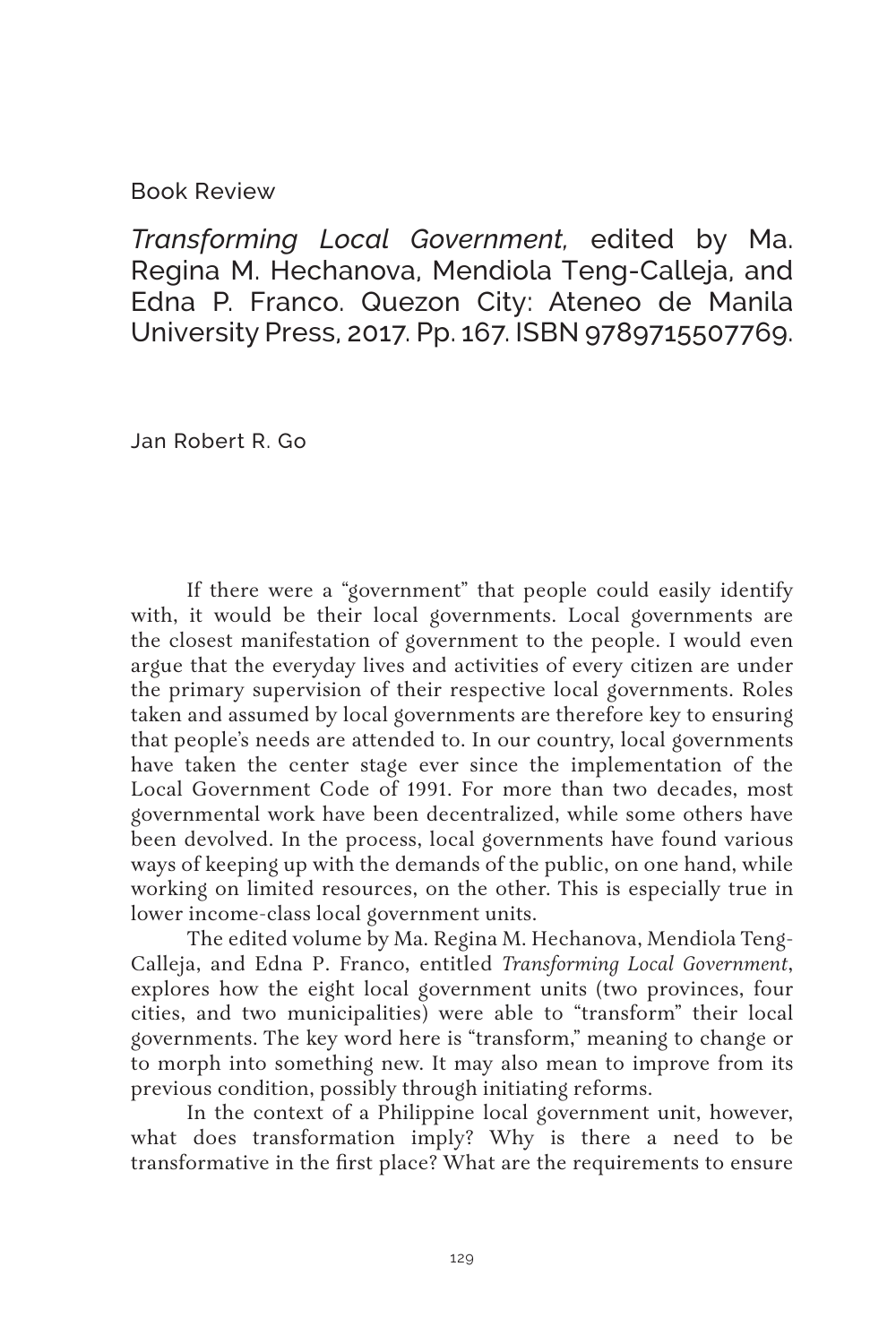*Philippine Journal of Public Policy: Interdisciplinary Development Perspectives* (2018)

proper and effective transformation? The examples of eight local government units in the edited volume provide the answers to these questions.

After a brief introduction and literature review on transforming local governments, the volume proceeds with two chapters featuring two provinces: Albay in the Bicol region, and Bohol in Central Visayas. Erwin A. Alampay's chapter on "Resiliency and Adaptation in Albay Province: Aiming for Zero Casualties" discusses the innovations made by the provincial government of Albay in dealing with the perennial problem of their region: typhoons and post-disaster rehabilitation. With the help of the locals, non-government organizations (NGOs), as well as the change in approach from risk reduction to adaptation, the province of Albay was able to institutionalize its disaster risk reduction and management (DRRM) programs and improve citizen participation and their attitude.

The chapter by Ma. Ligaya M. Menguito and Ramon Benedicto A. Alampay narrates the journey of Bohol province "from poverty to sustainability," as the title of their chapter suggests. Being one of the poorest provinces in the country, Bohol initiated the Governance and Local Democracy (GOLD) project in 1996. The main challenge of this project was sustainability. With all efforts to improve governance, this is an area of key concern for local governments and political leadership, not only in Bohol but also elsewhere in the country. Similar to Albay, Bohol saw the need to partner with NGOs, as well as encourage more buy-ins from the locals. This enabled the provincial government of Bohol to promote a more inclusive form of governance through developing systematic and internal administrative processes.

The volume also presented the cases of four differently located cities: Mandaluyong and Marikina in the National Capital Region, Naga City in the Bicol region, and San Jose City in the province of Nueva Ecija. The City of Mandaluyong, also known as the Tiger City, has seen fast business and economic progress in the recent years. Located in the heart of the nation's capital, it seems inevitable for the city to achieve this status. Nonetheless, challenges in transforming the city remain.

The chapter by Raquel Cementina-Olpoc, Vanessa C. Villaluz, Aldrin C. Cuña, and Rommel O. Baybay looks at how the City of Mandaluyong was able to overcome barriers and move toward becoming a Tiger City. Mandaluyong City relied on partnerships and adopted the needs-based development approach that facilitated a more people-sensitive and people-centered governance. Empowering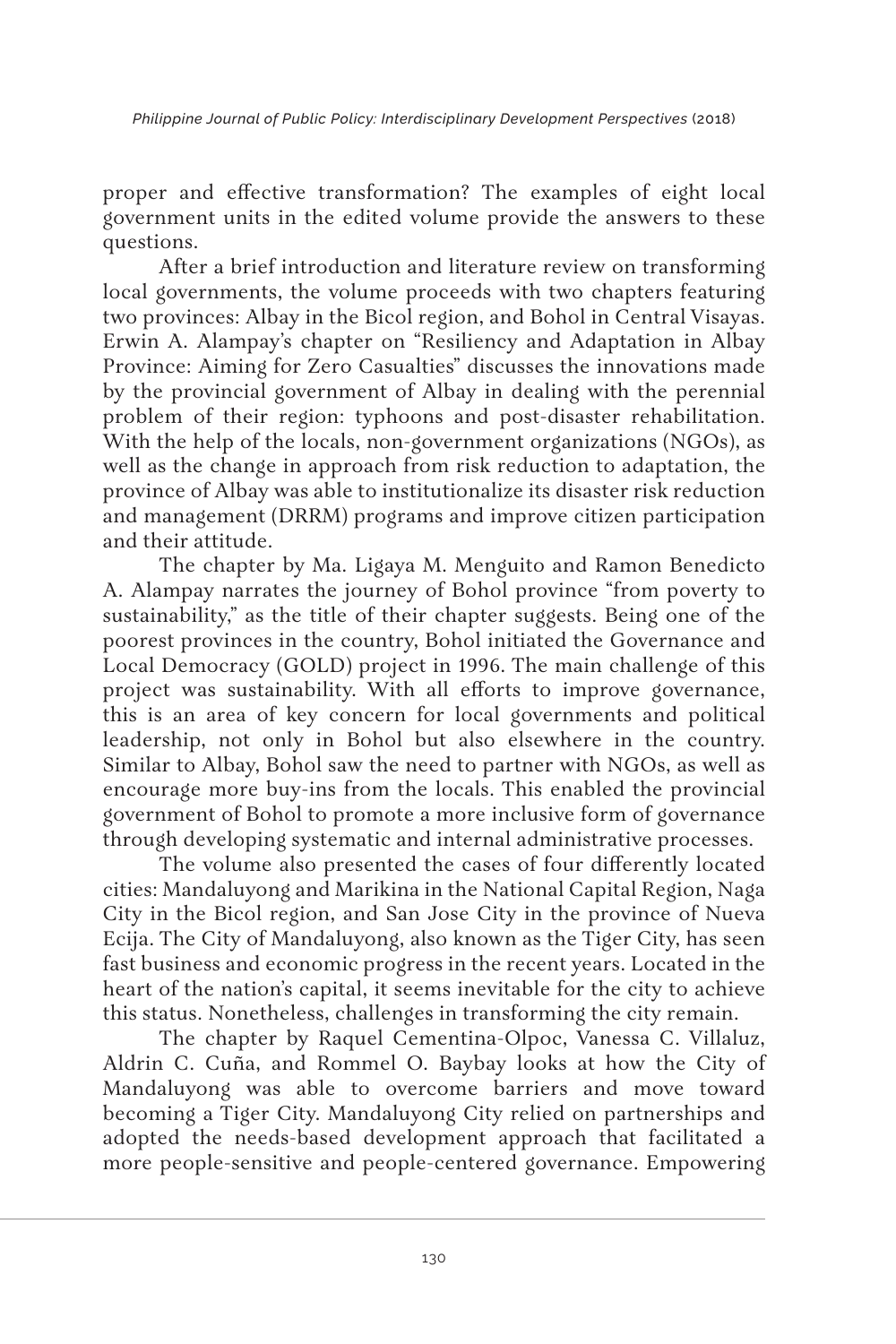the people and improving city processes through effective use of technology was instrumental to its development. The authors give credit to the mayor, not only for his leadership and vision but also for his desire to institutionalize all the initiatives they have started.

If the challenge in Mandaluyong was in the business aspect, Marikina's was more on environmental governance. Vanessa C. Villaluz and Joseph C. Sanchez write about the different issues in the City of Marikina and how these affected the local economy in their chapter "Innovations in City Development: The Marikina Experience." To develop the city, the local government took steps in promoting environment management, building citizens' accountability and discipline, improving structures to alleviate traffic, increasing city revenue, establishing partnerships, building on past gains, marketing the city to other areas, innovating and benchmarking in local programs, promoting the local culture, enhancing capabilities and competencies of the locals, and preparing for disasters.

Another exemplary city is Naga. Ramon Benedicto A. Alampay's chapter on "Naga City: Governance for and by the People as a Way of Life" talks about the state of the city government following the Jesse Robredo administration. Dubbed as a "tough act to follow," the city government continued and improved on what Robredo had started. From updating the vision, to coming up with a fancy city program, to creating new offices, Naga was on the road to further growth and development. An outcomes-based leadership and leadership-byexample kept the city within its goal of preserving previous gains and even in scaling them up. In the end, it is the visionary leadership and strong local political institutions, together with the people's participation in governance, which fully enabled this process of transformation.

The last city featured in the volume is San Jose City, Nueva Ecija. The chapter of Ma. Gisela H. Tiongson on "The Business of Local Governance: The Transformation Story of San Jose City, Nueva Ecija" presents the case of a third income-class city in Central Luzon. Despite being classified as a city, the concerns of San Jose are primarily agricultural. Improving the livelihood of the people is one of the challenges encountered by the city government. The city government, together with NGOs, initiated programs to improve farmers' entrepreneurial literacy. This eventually led to the formation of a local cooperative of farmers in the city. True to form, the cooperative has bolstered the cooperation among farmers, but not without challenges.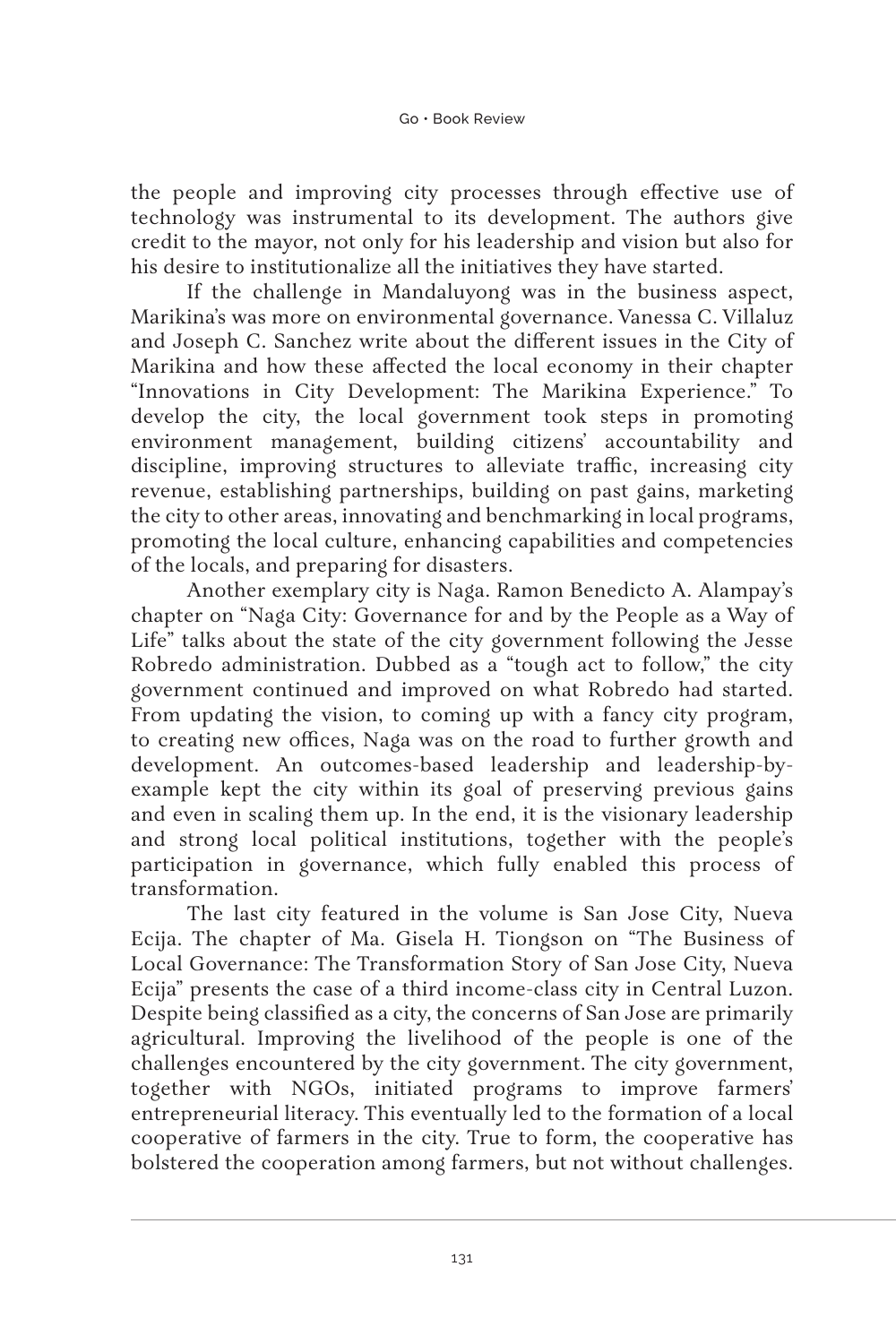Nevertheless, the leadership of the local chief executive and the people's support paved the way for positive developments in this area.

The last two local government units featured in the volume are the municipalities of Dumingag in Zamboanga and Upi in Maguindanao.

Mendiola Tang-Calleja writes about the municipality of Dumingag, a second income-class municipality, in her chapter titled "Dumingag's Transformation Story: Achieving Great Leaps through Innovative Local Governance." This transformation story focuses on the agenda of liberating the people from poverty through sustainable agriculture, and centers on the shift to organic from a largely chemicalbased farming. This also entails a shift in perspective and appreciation of the organic means of farming. Dubbed as the "cultural revolution," massive education and cultural activities were introduced to highlight the municipality's collective efforts to fight poverty. Like the other cases, these efforts required the cooperation of the people and an effective leadership.

Upi in Maguindanao is the only local government unit featured from the Autonomous Region in Muslim Mindanao (ARMM). Official statistics show that most of the local residents in the region suffer from extreme poverty. Marshley J. Baquiano's chapter on "Upi, Maguindanao: Left Behind No More" shows how Upi is truly no longer behind in terms of development. With a shift in governance perspective, the local government is now encouraging more citizen participation, inclusion, and consultation. Learning from other local governments, Upi worked to foster a more transparent and accountable bureaucracy with the help of civil society groups and the locals. Several challenges, both material and social, were encountered but were hurdled through initiatives and programs that addressed literacy, cooperation, and leadership. This resulted in a better quality of life for the people of Upi, as well as a sense of pride for their locality.

After presenting all these cases, Tang-Calleja, Hechanova, Alampay, and Franco formulated, in the final chapter of the volume, what could be considered as a model for local government transformation. Focused on citizen engagement and transformative leadership, the transformation begins with a vision. The vision then informs what strategies, programs, and initiatives will be instituted and implemented by the local governments. Considered key to this process are the institutional transformation strategies that range from a simple restructuring of the bureaucracy to ensuring leadership succession